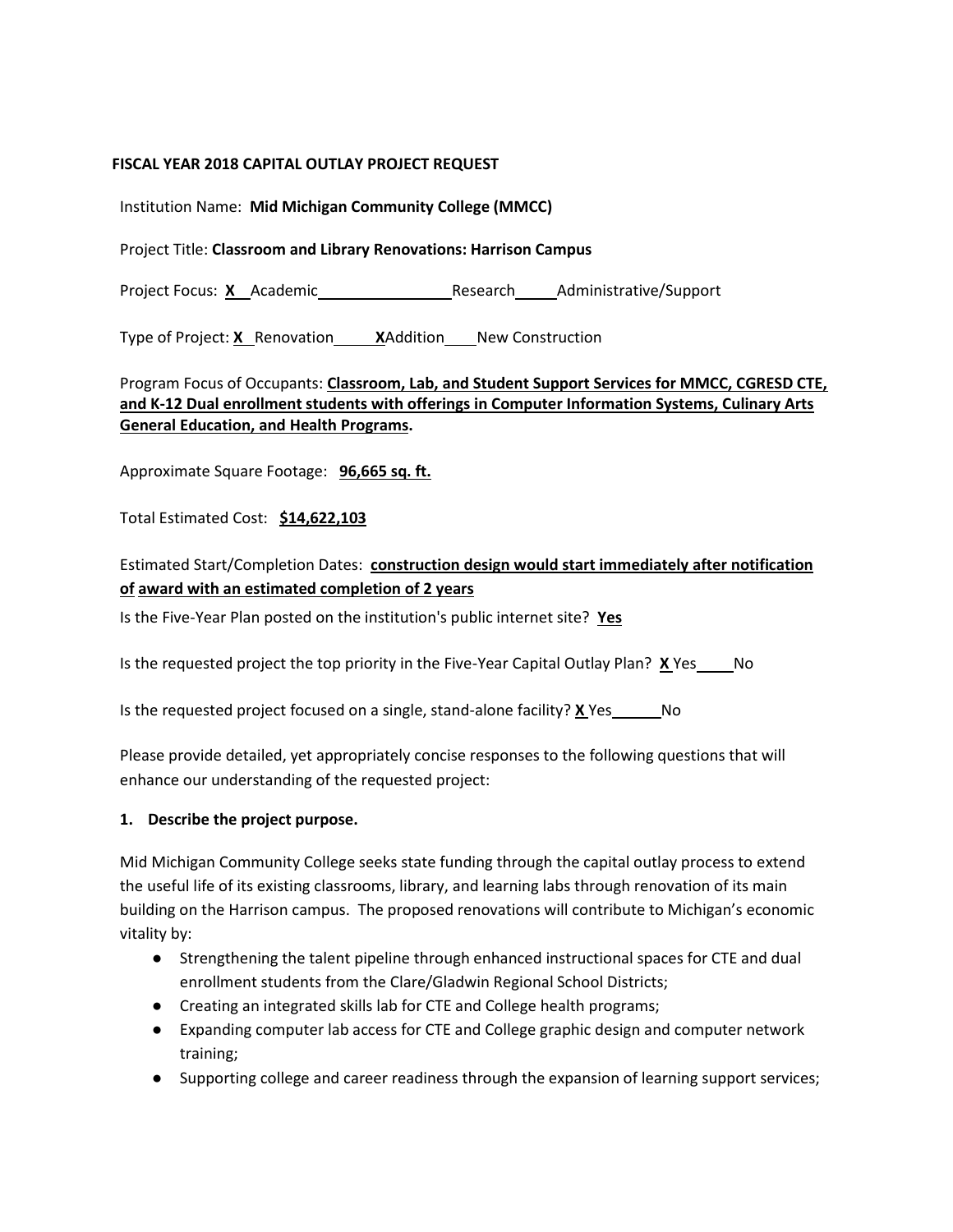- Connecting employers and job candidates through the creation of a career and employer resource center;
- Expanding the College's Veterans' Service Center which serves both students and community members; and
- Updating facilities to encourage college enrollment and completion in an area plagued by generational poverty.

The project renovates areas in the original 1968 structure and those that were added to the original structure in 1976. The areas have been well-maintained over the years but are insufficient in size, inefficient in the use of energy, and not conducive (in configuration or lighting) for quality instruction. Traffic flow from school buses and cars around the building creates a significant safety hazard. In recognition and response to these structural deficiencies, the project will also:

- Extend the useful life of existing facilities by replacing an HVAC infrastructure that has exceeded its expected lifespan;
- Improve (dramatically) the energy efficiency of existing spaces and thereby reducing costs; and
- Correct safety and ADA compliance issues.

The proposed project follows the College's 2016 Campus Master Plan and its 5-year Capital Outlay Plan. The College is prepared to undertake the matching financial obligations.

#### **2. Describe the scope of the project.**

The proposed renovations stretch from north to south across the front of the College's Harrison campus and on both the first and second floor. The renovated space will extend the functionality gained in the College's (2004) capital outlay project, the Student Orientation Academic Readiness (SOAR) Center which has served the College and its students well. The SOAR Center provides an appealing entrance to the campus and convenient student access to the admissions office, college mentors, academic advisors and financial aid professionals.



On the first floor, the renovation will connect the SOAR's Student Services offices to the Library, to learning support services in reading, writing, math, and science; to the Career Services Center; to the Veterans' Service Center; and to the CTE Culinary kitchen and lab with cluster seating and computer stations in the student collaboration zones.

On the second floor, the renovation will upgrade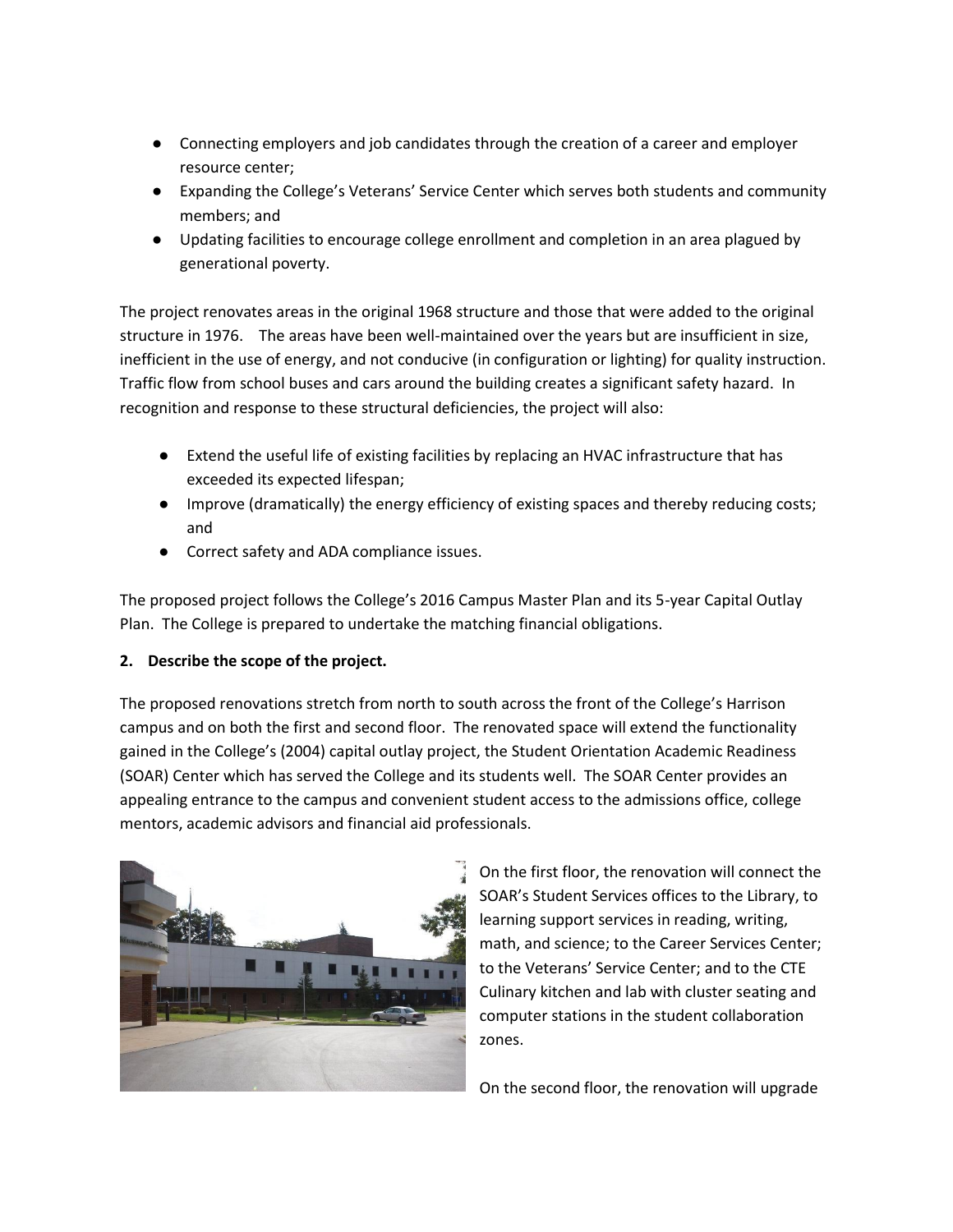the existing building shell and connect CTE and dual enrollment classrooms to a shared integrated health skills lab, expanded computer labs, a center for teaching and learning, and a large lecture hall.

As documented in the 5-Year Campus Master Plan (submitted under separate cover), the areas identified for this project are the College's original 1968 construction along with the 1976 addition. The Facilities Conditions Assessment identifies an estimated \$1,208,415 in maintenance repairs that should be done in the project area in the next three to five years.

Power to this section of the building is fed from the service of the original building. Most of the electrical distribution equipment is from the original construction (1968) or from the 1976 addition and has reached its expected life. The installation of individual utility meters will optimize and reduce energy costs and enable us to quickly identify and repair equipment malfunctions. Estimated construction cost to improve efficiency in electrical service is \$80,000 - \$100,000. In addition, the building has no emergency generators, a situation that creates significant concerns, especially in the chemical storage units, when power to the campus is lost, as occasionally happens due to weather. Cost of the generators and installation is estimated at \$343,000.

Most light fixtures in the building are fluorescent and utilize T8 lamps and do not provide for optimal energy efficiency or best light quality for instructional purposes. The proposed upgrade will improve lighting quality and reduce cost. While there will be a significant cost to this conversion, the higher per fixture cost will be at least partially offset by a reduction in the number of fixtures needed to light the area and by reduced energy usage.

The HVAC currently relies on aging chillers and rooftop units with self-contained direct expansion DX cooling units. These are far less efficient than the central cooling units now available. The College seeks to install a new centralized high efficiency magnetic bearing air cooled chiller system that will serve not only the renovated spaces but also the remainder of the main campus building. The potential campus cooling energy cost savings is estimated at 30%-50% annually. The estimated construction cost for this work is \$800,000-\$1,000,000 but it would extend the life of the HVAC system by 20 to 30 years.

Functionally, the renovation will connect the Student Services offices and will integrate classrooms, experiential labs, learning labs, the library, and student study space. The College recognizes that the hodge-podge of academic spaces and the dated look of the Harrison campus has not kept pace with student expectations or aspirations. Aside from its infrastructure challenges, it has the look and feel of an old high school rather than a college campus. Upgraded space will be a draw for new students and for members of the community, thus further contributing to the sustainability of the institution.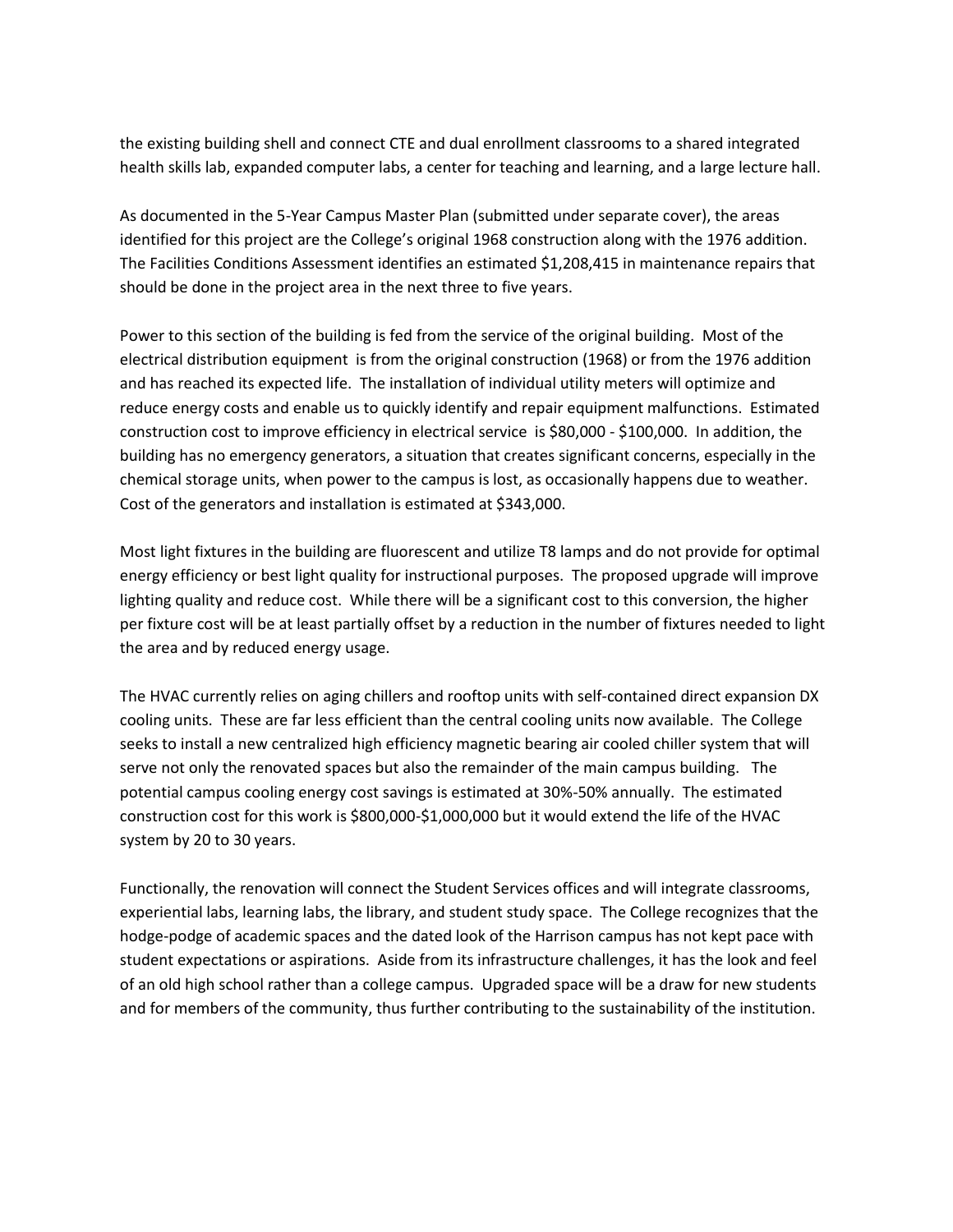# **3. How does the project enhance Michigan's talent enhancement, job creation and economic growth initiatives on a local, regional and/or statewide basis?**

The Business Leaders of Michigan 2015 Economic Competitiveness Benchmarking Report sets forth the ambitious but achievable goal of making Michigan a "Top Ten" state. Its corresponding 2015 Economic Competitiveness Benchmarking Report provides the metrics required to support its Michigan Turnaround Plan. The corresponding relationship between these metrics and this project are set forth below:

| <b>Key Metric</b>                                  | <b>Project Relationship</b>                        |  |  |
|----------------------------------------------------|----------------------------------------------------|--|--|
| Fewer than 1 in 4 Michigan high school             | This project expands and enhances                  |  |  |
| students were enrolled in a career/technical       | instructional space for CTE and dual enrollment    |  |  |
| education class in 2014. This is less than half of | courses and supports a CTE Early College           |  |  |
| the average enrollment in both "Top Ten" and       | model. These improved spaces will attract          |  |  |
| peer states.                                       | more students and provide sufficient space for     |  |  |
|                                                    | their learning.                                    |  |  |
| The percentage of college and career ready         | The expanded learning support services in          |  |  |
| graduates in Michigan is about 11 points lower     | reading, writing, and math will benefit dual-      |  |  |
| than the "Top Ten" average. Michigan was in        | enrolled and CTE students as well as MMCC          |  |  |
| the bottom half of all states in college ready     | students, 60% of whom are first-generation         |  |  |
| graduates.                                         | and at high-risk for academic success.             |  |  |
| The number of critical skills degrees and          | Expanded health skills and computer labs will      |  |  |
| certificates awarded in Michigan per capita was    | provide facilities and equipment for training in   |  |  |
| 12% lower than the "Top Ten" average in 2014.      | two of the most in-demand sectors of Michigan      |  |  |
| Jobs in healthcare are expected to see the         | economy.                                           |  |  |
| greatest increase.                                 |                                                    |  |  |
| Food service continues to be a high demand job     | The creation of a skills training area for the CTE |  |  |
| need, especially at base service levels.           | culinary arts program will prepare entry-level     |  |  |
|                                                    | workers for these roles.                           |  |  |
| Employers report that an aging workforce, a        | A Career and Employer Resource Center, and a       |  |  |
| shrinking talent pipeline, and low educational     | Veterans' Services Center will connect             |  |  |
| attainment pose significant challenges in          | employers with graduates who have the              |  |  |
| meeting future opportunities for economic          | requisite skills for job success.                  |  |  |
| growth.                                            |                                                    |  |  |

According to the Business Leaders' 2015 reports, if Michigan were performing like a "Top Ten" state, we would see employment rise by 120,000 jobs and increase in per capita income and per capital GDP. This would, indeed be welcome news for Clare and Gladwin Counties that felt early and persistent effects of the economic recession.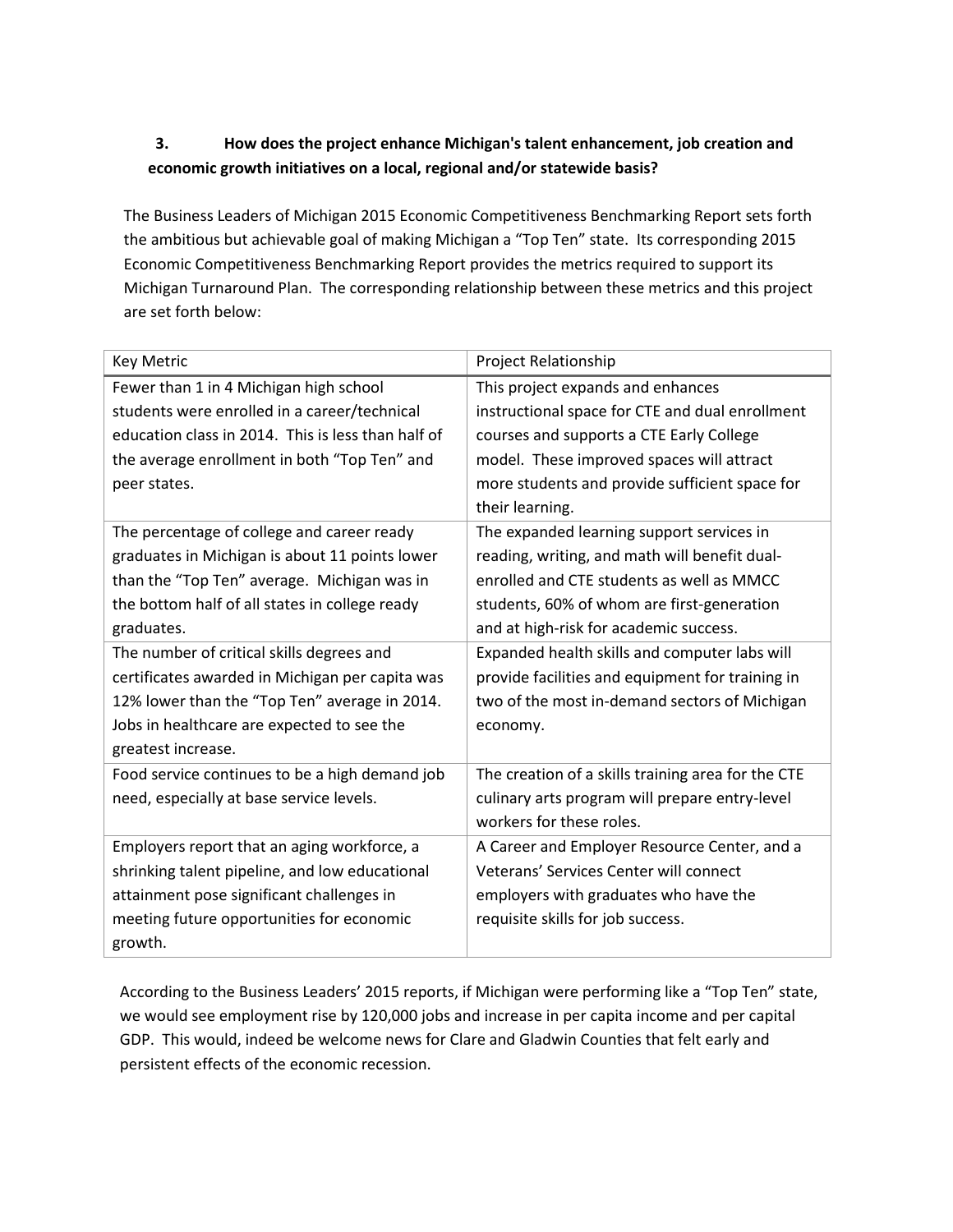As the "gateway to the North" in the 1950s to 1980s, Clare and Gladwin counties thrived with tourism and the summer cottages of Detroit autoworkers. It's modest industrial base was closely tied to supplying automotive parts to GM, Ford, and Chrysler. As the auto industry declined, so did jobs for the residents of Clare and Gladwin counties. Many of the cherished getaways on the small lakes of central Michigan fell into disrepair, were abandoned, or became the home of last resort for laid-off workers who could no longer afford their homes in the suburbs. Property values fell. Schools and social services saw an increase in demand but no corresponding increase in revenue. The Kids Count data for 2015 shows that, while unemployment in Michigan had fallen to 8.8%, it remained stubbornly four percentage points higher in Clare and Gladwin. When the State reported \$46,793 as the median household income in 2012, families in Clare were at just over \$32,000 and those in Gladwin has made it just above \$37,000 – 20% lower than the state average.

We know that education is closely tied to economic recovery. We hope that the State will see this project as an investment in the people of our central counties to help us turn the corner and see a new kind of economic prosperity for the region.

#### **4. How does the project enhance the core academic and/or research mission of the institution?**

The mission of Mid Michigan Community College centers on the pursuit of excellence in student learning and community connections. This project brings additional value to both of those enterprises.

Mid Michigan Community College was authorized by the State in 1965. When financing was secured for the new campus on August 2, 1966, the Board of Trustees also approved the lease of college property to the Clare-Gladwin intermediate school district for \$1 per year as the site of special education programs for special needs children. The Harrison campus classroom building was completed in 1968 and, with many additions over the years, it continues to serve as the core of the College's program. The relationship between the College and its school districts deepened correspondingly. In 1972, the Board approved the compatible architectural designs and the construction of permanent space for the Clare/Gladwin RESD offices and school.

At a time when our state citizens and government are urging more alignment between K-12 and community colleges, MMCC is proud to say that the Clare-Gladwin RESD Career and Technical programs have now operated in the College's facilities for more than 40 years. The College provides space for the CTE culinary program, graphic design, computer technology, welding, and automotive technologies in addition to office and general classroom spaces. The College and the RESD would like to expand program offerings, especially in business and in agriculture and both are committed to continuing the close alliance they now share.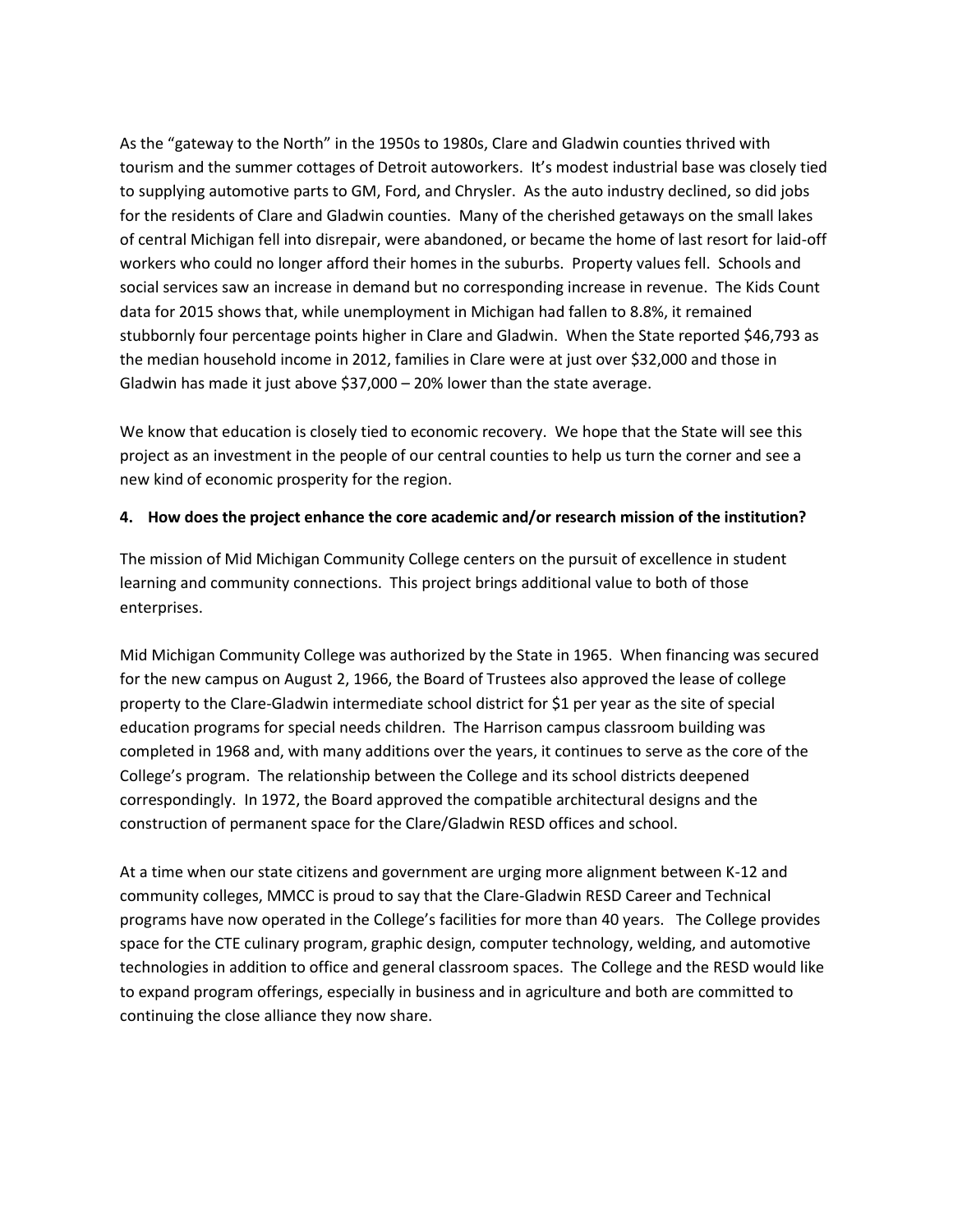Since its founding, the College has continued and has never wavered from its commitment to access, affordability, and accountability. MMCC has stretched each dollar as demonstrated in the comparisons below from the 2014-15 ACS Reports.

| Community   | <b>Property Tax</b> | State Aid per FYES | <b>Total Revenue</b> | Total        |
|-------------|---------------------|--------------------|----------------------|--------------|
| Colleges    | Revenue per         |                    | per FYES             | Expenditures |
|             | <b>FYES</b>         |                    |                      | per FYES     |
| State       | \$4312              | \$2,846            | \$13,272             | \$10,488     |
| Average     |                     |                    |                      |              |
| <b>MMCC</b> | \$888               | \$1,822            | \$12,761             | \$8,644      |

Despite these efforts, regional challenges remain. The College and the RESD serve an area caught in a cycle of generational poverty and low educational attainment. College readiness remains a persistent challenge. Clare Gladwin students averaged lower SAT scores in 2016 than those for the state (959 compared to 1,001) and, while 27% of enrolled students in Michigan required remediation, the rates in Clare-Gladwin were 42% and 33% respectively. And, while the state average for college degree attainment is 39%, it is only 20% in Clare and 24% in Gladwin. Even though the College has worked to keep its in-district tuition at a modest level (\$108/contact hr. currently), college still seems out of reach for too many of our citizens. While 70% of high school graduates in Michigan enroll in postsecondary education with 12 months, in Clare and Gladwin counties, that rate is on 59% and 58% respectively (Mischooldata. Class of 2014).

MMCC's entering freshmen continue to be underprepared for college level courses. More than half of MMCC students arrive underprepared in Math and English. More than 60% of MMCC new students are first generation college students needing additional guidance and support in navigating the college experience. The College is anxious to implement the high impact strategies that will promote persistence, retention, and completion. By providing students with expanded learning support services, MMCC can foster greater enrollment and degree completion. In turn our students are given the necessary tools to become employees, employers, and consumers who will strengthen the economic structure in our communities and state.

The College's engagement with its communities is not limited to its K-12 partnerships. Rather it serves as a bridge between the youth of our region and area employers. Of special note is the work of the Great Lakes Bay Region STEM Network hosted by MMCC. Working with MMCC staff, the Network has developed an Employer Toolkit as a resource for employers who want to engage with educators to create hands-on learning opportunities at their facilities. The Network is proposing an Employer Resource Center to assist employers in recruiting and selecting students into the STEM talent pipeline. This project would incorporate some of those resource materials and would free-up additional space for Employer Resource Center operations when funding is secured.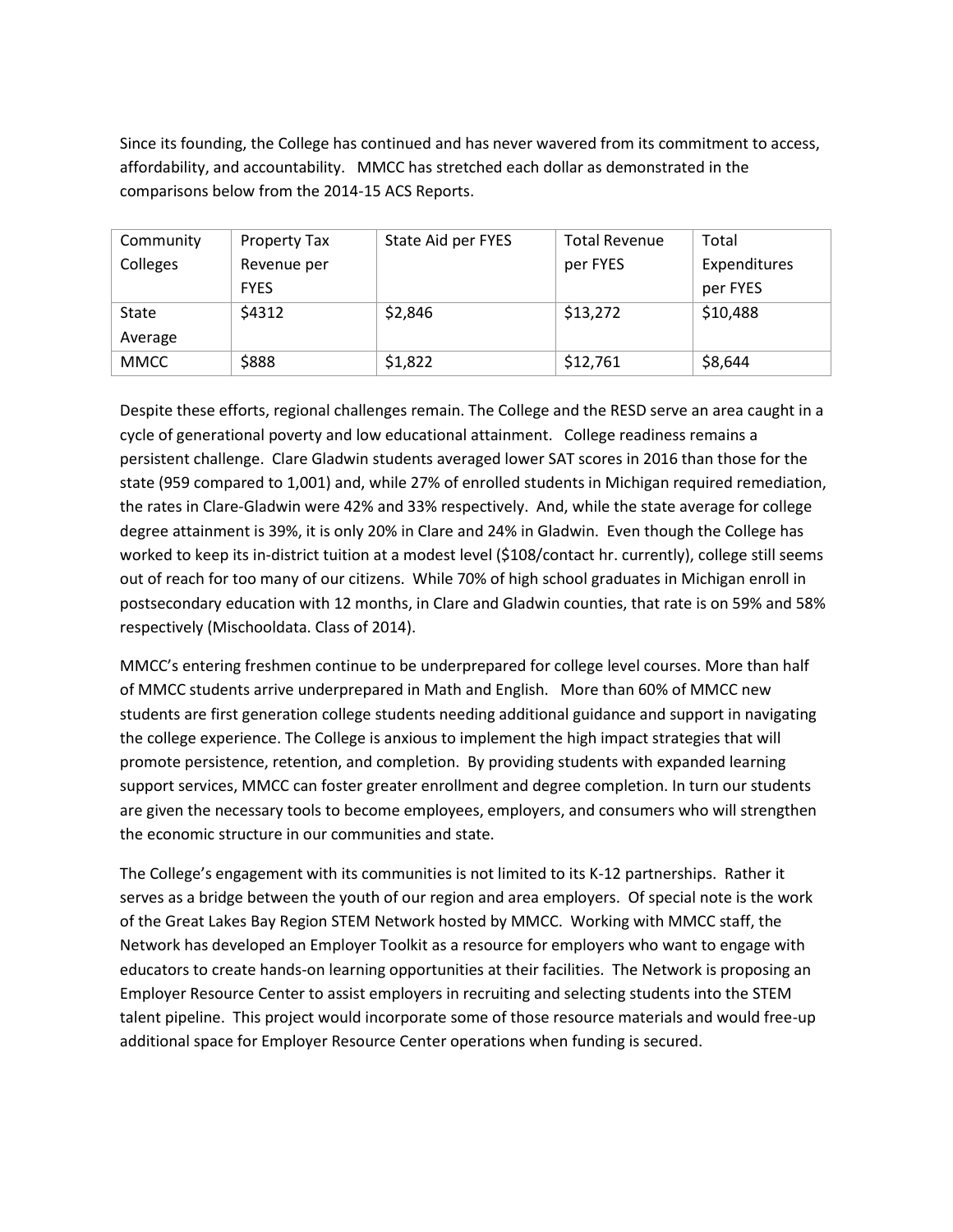This proposed capital outlay project will enable MMCC to

- Enable us to continue to offer courses at the Harrison campus by extending the life of our existing facilities. Thus, we can continue to provide educational access to an underserved population.
- Provide enhanced facilities for the students of our high school partners. We are working hard to prime the pump on college enrollment but we need to create an education destination and a pathway to degree attainment. It would allow us to offer a predictable and cohesive set of dual enrollment courses on the campus related to the Michigan Transfer Agreement and support an Early College for Clare-Gladwin CTE students.
- Link our students to hands on learning opportunities through the skills labs in culinary, health, and technology and to link students to area employers through the Career Center.
- Link our area veterans to the benefits they deserve, including the benefits of a college education, through the Veterans Resource Center.
- Enable us to more effectively address the college readiness issues through better support services and tutoring in the fundamentals of reading, writing, math and science.
- Enhance our library to provide opportunities for undergraduate research and exploration.
- Entice students to spend more time on task and on campus, thus promoting college completion.
- Use space more efficiently and in ways that promote positive interactions between students at all levels and across academic programs.
- Create a learning environment that is safe, accessible, and energy efficient.

The College's ability to fulfill its mission is closely tied to its ability to respect and rise above the history and socioeconomic context of the area it serves.

### **5. Is the requested project focused on a single, stand-alone facility? If no, please explain.**

Yes, the project focuses on a single, stand-alone facility, namely the main building on the Harrison Campus. The campus has grown over the years with a number of additions to create one large structure. The project renovates areas originally constructed in 1968 and those that were added in 1976.

### **6. How does the project support investment in or adaptive re-purposing of existing facilities and infrastructure?**

The areas identified for renovation have been well-maintained over the years but are inefficient in the use of energy, and the current layout is not conducive (in configuration or lighting) for quality instruction. The proposed renovations will assist the college in:

● Serving the needs of the Clare/Gladwin CTE program that recognized a 30% enrollment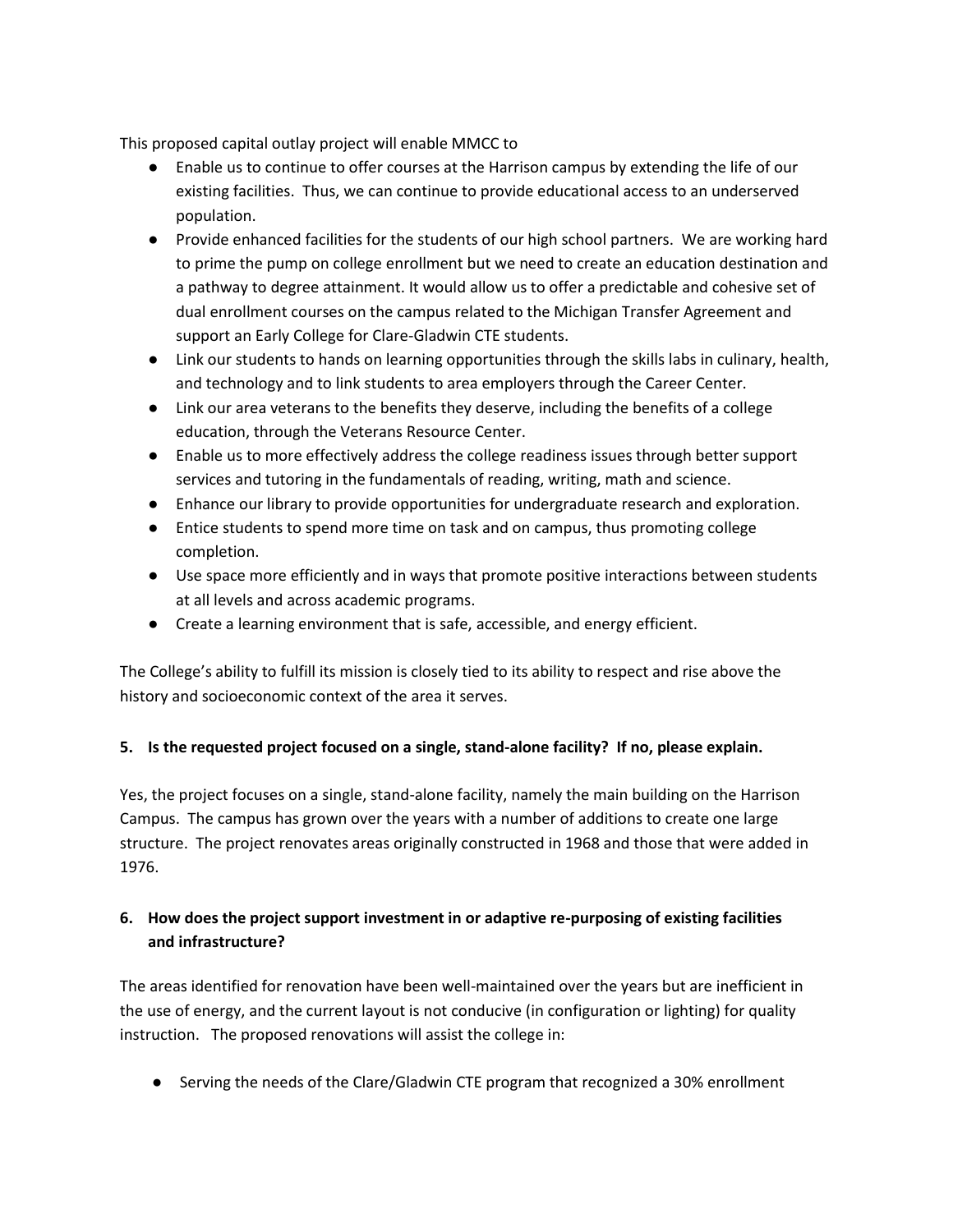growth since passing a new millage in May 2016. This directly impacts MMCC's enrollment pipeline;

- Repurposing spaces that are currently underutilized due to changing and evolving programmatic demands;
- Creating an integrated skills lab for the College and CTE health programs;
- Expanding computer lab access for CTE and College graphic design and computer network training.
- Creating an integrated health skills lab and large lecture room to promote integrated learning across related programs.

# **7. Does the project address or mitigate any current life/safety deficiencies relative to existing facilities? If yes, please explain.**

This project would incorporate barrier free seating and access to the College's large lecture hall. In addition, a new entrance would improve safety for students entering the building from the southwest entrance. This is where buses deliver the CTE and dual enrollment students.

Also included in this project is a backup generator system that will improve the emergency lighting throughout the building, protect expensive equipment from power failure damage and ultimately reduce interruptions to class schedules.

# **8. How does the institution measure utilization of its existing facilities, and how does it compare relative to established benchmarks? How does the project help to improve the utilization of existing space and infrastructure, or support the need for additional space and infrastructure?**

The College uses Ad Astra software to track its course schedule and classroom use. In the past two years, the College has been analyzing and adjusting its course schedule and classroom usage model to improve efficiency, especially on the Harrison campus which reflects a classroom utilization rate approximately 14% lower the Mt. Pleasant campus. Based on its national data, Ad Astra has enabled us to identify course sections that could be eliminated or consolidated. At the same time, the information Astra provides has been aligned with the College's guided pathways project to streamline the academic course flow for students. Despite its fractured environment, the Harrison campus Library Learning Service areas provide solid service to students. The Writing and Reading Center logged over 1000 appointments, supplemental instruction more than 5,000. Math and the Testing Center each saw more than 2,000 in the last year.

The State ACS report provides comparative data regarding its facilities and funding. While the data show that the College works hard to keep its physical plant costs to only 10.8% of its budget (compared to the state community college average of 12.2%), energy costs continue to drain its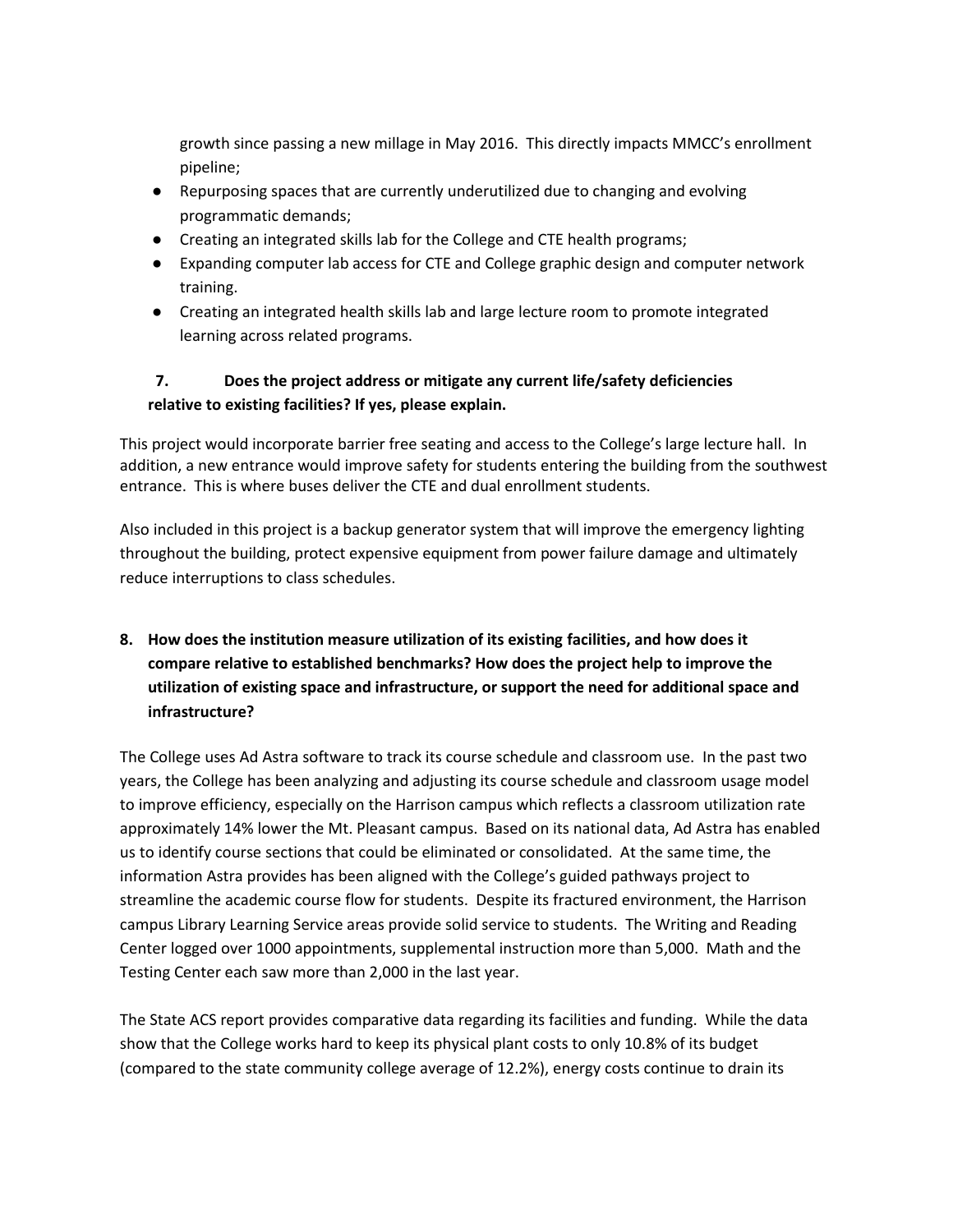resources. At \$.1232 per cubic ft., MMCC's energy costs are the highest in the state (which shows an average of \$.1104). The high-efficiency chiller and high-efficiency lighting in this proposal would dramatically improve efficiency. Further, the proposed renovations would reconfigure space to allow for increased enrollment and increased use of student support services. Cost reductions and enrollment increases are key objectives for the College which relies heavily on student tuition for its operating expenses. An unfortunate artifact of the College's history is that it receives state aid per FYES that is significant lower than its counterparts: Mid's state aid FYES in 2014-15 was \$1822/FYES compared to the state average of \$2846. While it has had continued support from its service districts, the decline in property values results in Mid having the lowest property tax revenue per FYES in the state: \$888/FYES vs. \$4,312/FYES as the state average. This proposal will assist us in keeping costs low for our in-district students while generating higher college attainment rates for an area of the state that is underserved.

MMCC participates in the Voluntary Framework of Accountability and is actively engaged in evidence-based decision-making. Each month, the College hosts an open "Data Discussion" for staff and faculty so that everyone can be aware of important metrics regarding MMCC's student success, its budget, and its future planning.

## **9. How does the institution intend to integrate sustainable design principles to enhance the efficiency and operations of the facility?**

MMCC's operating philosophy encourages engineering all renovation and new construction projects to the highest appropriate level of energy efficiency with emphasis placed on LEED requirements. Examples specific to this project include high efficiency window glazing and building envelope design. Consideration will also be given to replacing inefficient air handlers with new high efficiency VFD controlled units. These initiatives will help reduce future energy consumption and costs.

As shown on the 5-Year Campus Master Plan, the College intends to continue investments in its existing facilities with improved lighting and energy efficiencies.

# **10. Are match resources currently available for the project? If yes, what is the source of the match resources? If no, identify the intended source and the estimated timeline for securing said resources?**

College match resources exist within the Building & Site fund balance. Such funds are designated and allocated for future college needs by the Board of Trustees on an annual basis as excess operating funds are identified.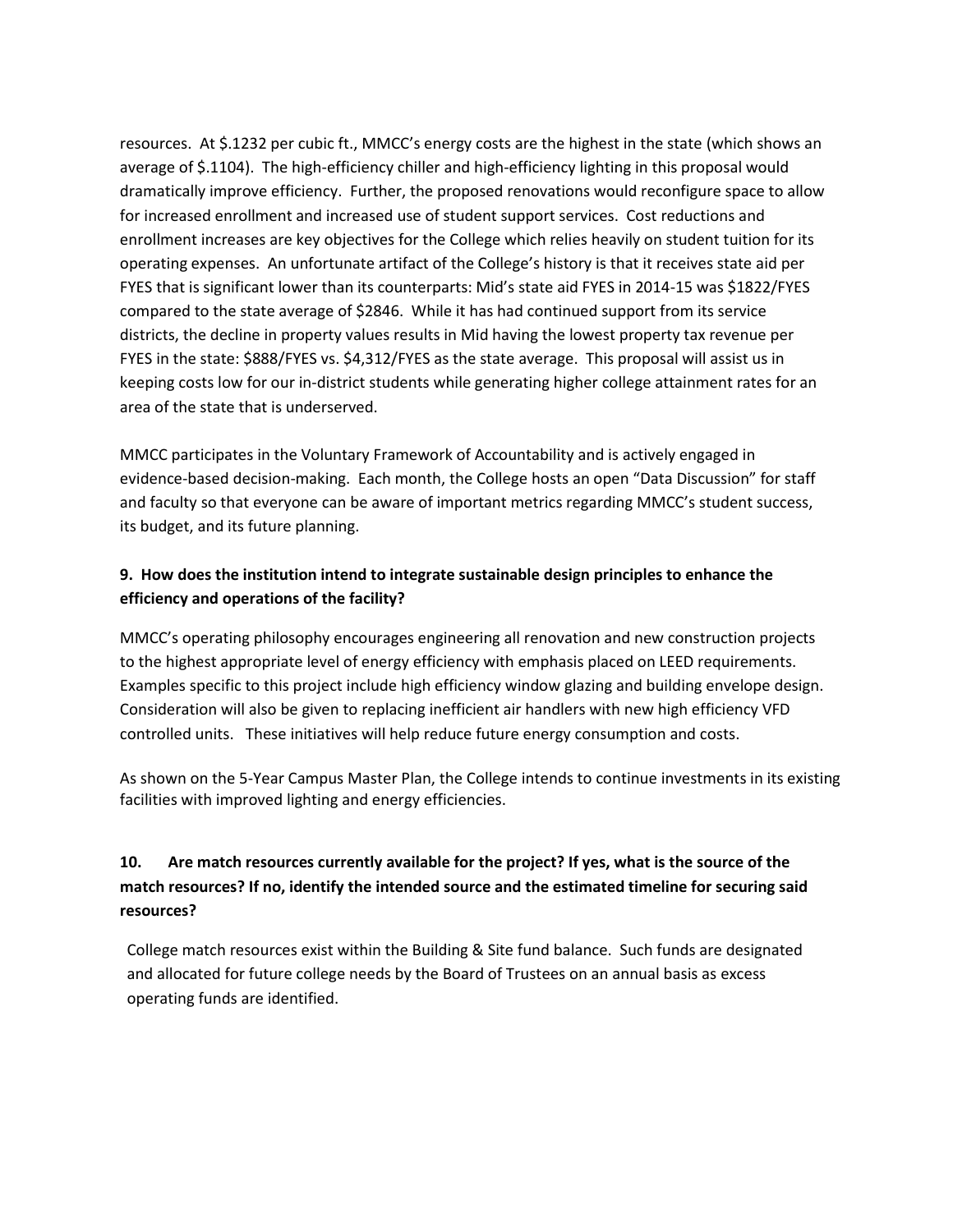# **11. If authorized for construction, the state typically provides a maximum of 75% of the total cost for university projects and 50% of the total cost for community college projects. Does the institution intend to commit additional resources that would reduce the state share from the amounts indicated? If so, by what amount?**

No. However, the College does recognize that this project is likely to trigger other renovations that would fall outside the scope of Capital Outlay funding. The College intends to move forward on enhancing student non-classroom space as funds become available. It has already invested \$4.8 million in upgrades to the Harrison campus in the last five years.

## **12. Will the completed project increase operating costs to the institution? If yes, please provide an estimated cost (annually, and over a five-year period) and indicate whether the institution has identified available funds to support the additional cost.**

We do not anticipate any increase in operating costs since there is no new space. Furthermore, we do anticipate that the infrastructure improvements will result in in increased energy efficiency which should provide some cost savings and increased comfort in the space. We also anticipate that updated space will be an additional draw to the campus and enable us to provide enhanced services to students. Enrollment growth would be a boon to the campus and to the economic vitality of our region.

#### **13. What impact, if any, will the project have on tuition costs?**

The project will not have any impact on tuition costs. It will however, enable MMCC to be a more effective partner with K-12 schools, thus focusing on the best value for the state's investment in education.

#### **14. lf this project is not authorized, what are the impacts to the institution and its students?**

If the project is not authorized, we will continue to serve our students - including our CTE and dualenrolled students -- to the best of our abilities. However, they will not derive the benefits of improved space as outlined in this proposal. For nearly 50 years, MMCC has worked hard to efficiently provide higher education in an underserved rural area. We have maintained our facilities well and kept our tuition costs low. We ask the state to assist us in extending the useful life of this campus and thus ensure that students in Clare and Gladwin counties have access to a higher education environment that is comparable to those enjoyed by their peers around the state.